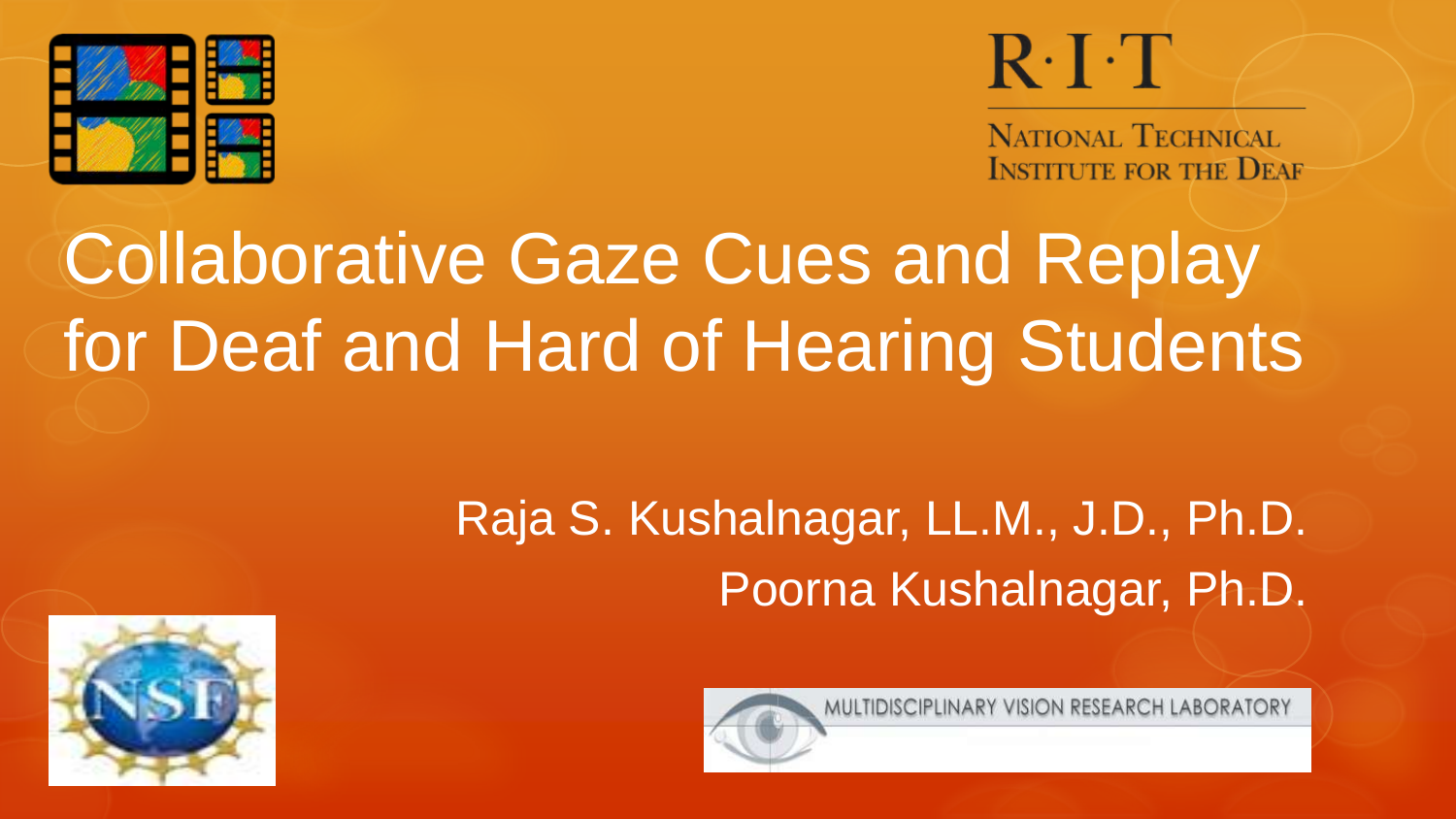### Main problem: Simultaneous views

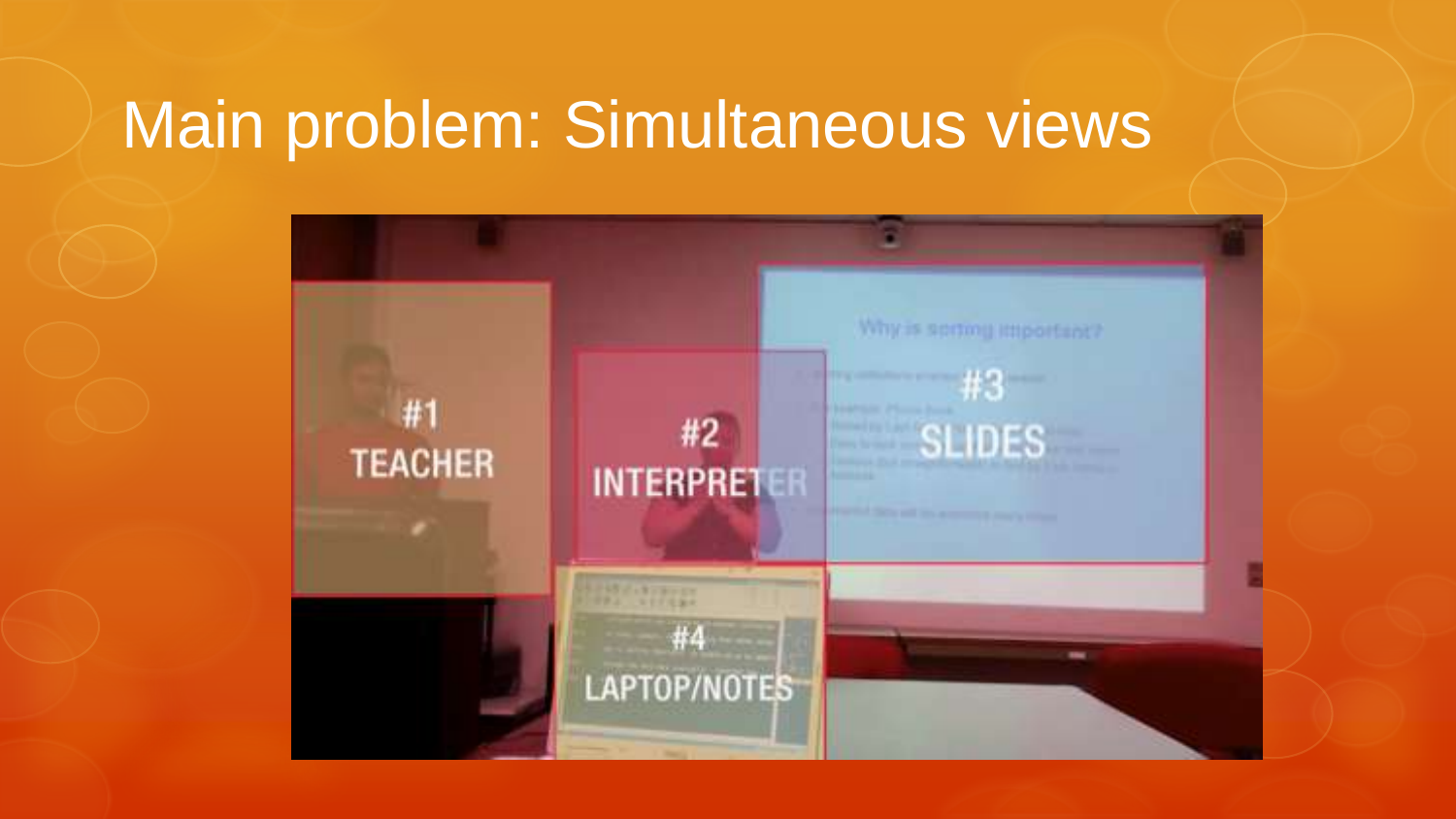## Challenge: Simultaneous Visuals



Difference in eye tracking between hearing and deaf students

eal footage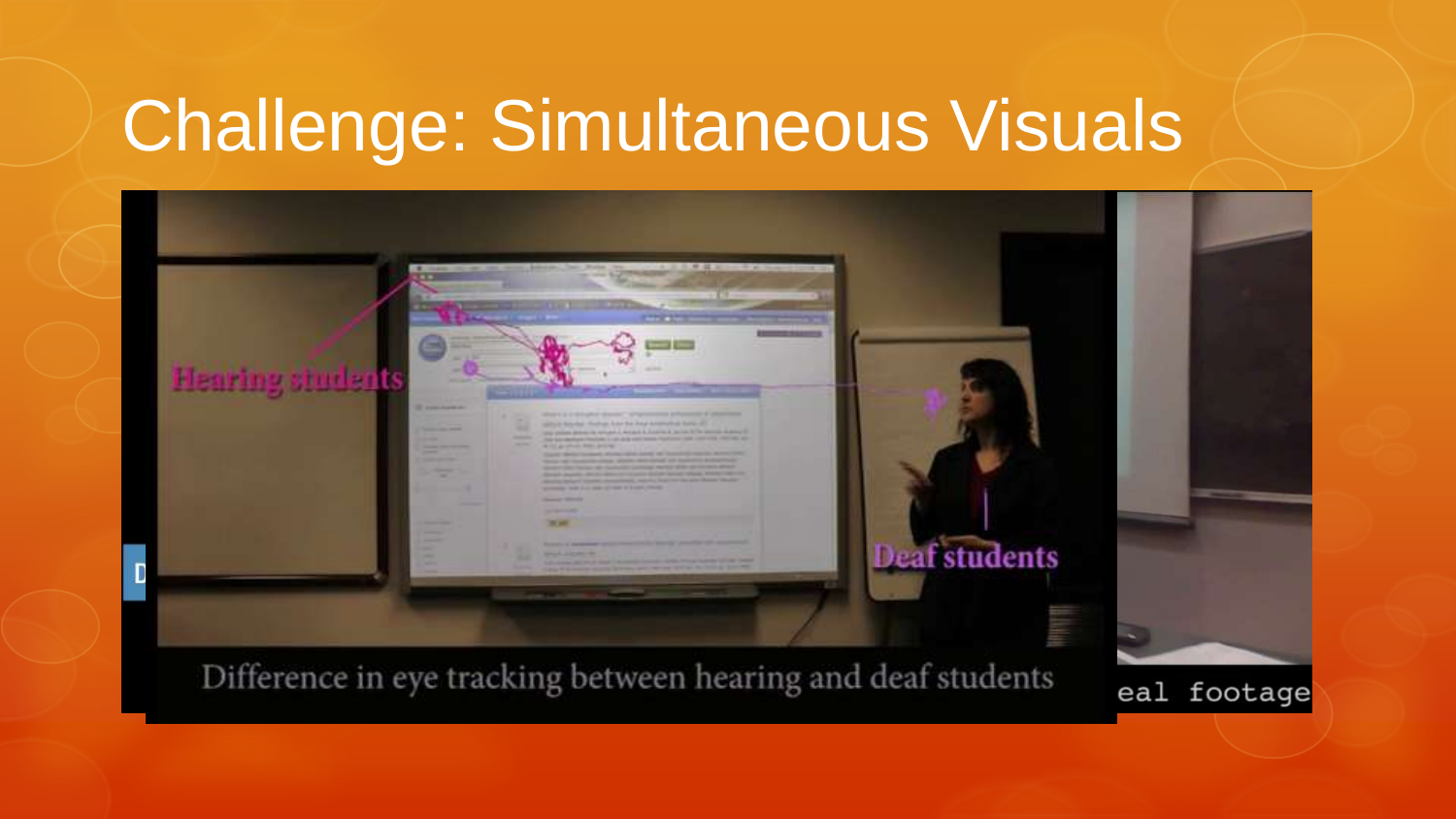### Goal: Maximize Accessibility to Information in the Classroom

#### **For DHH students using visual accommodations**

#### **1. Maximize visual access**

1. Minimize attention split and mental effort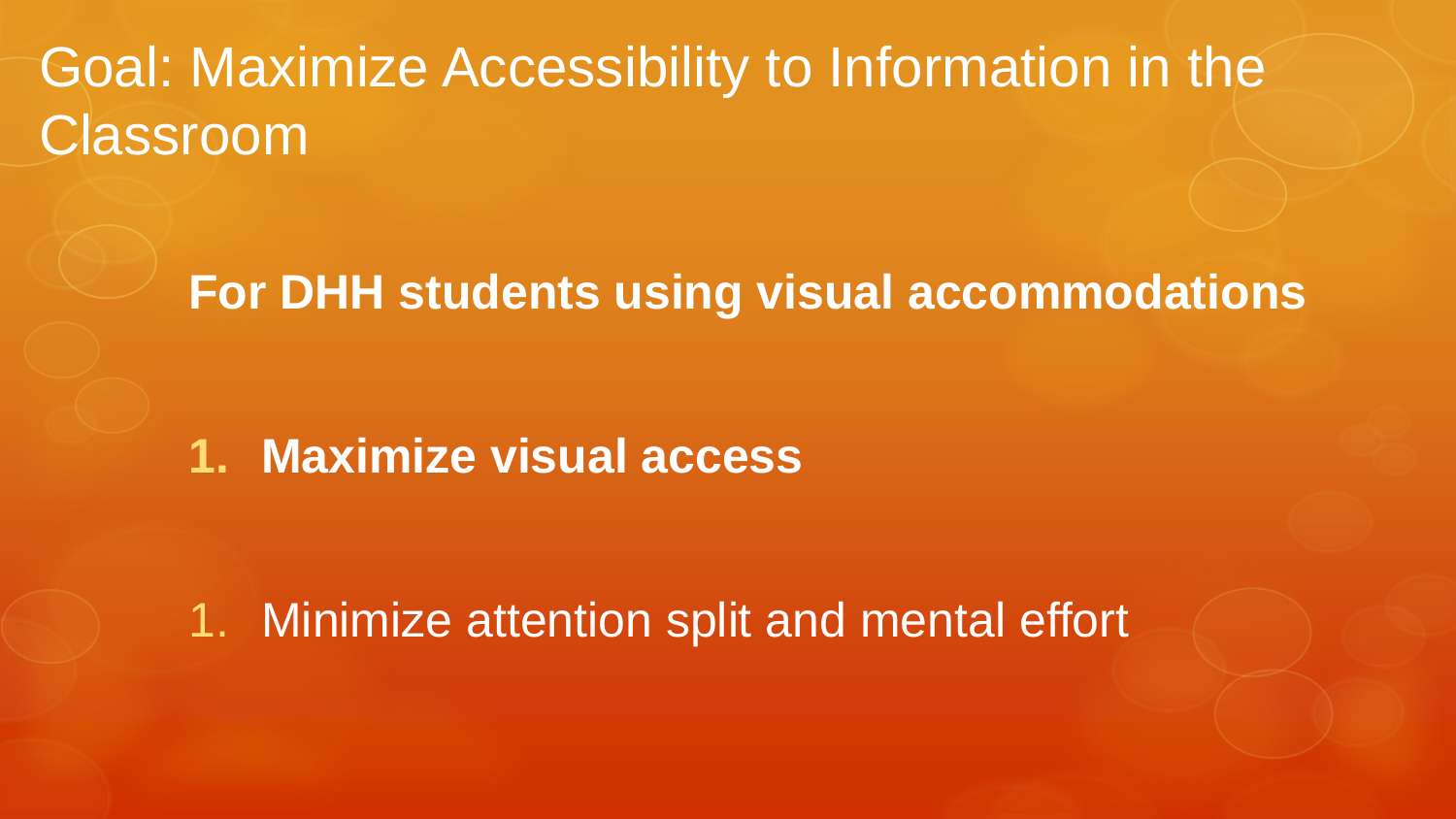### Challenge #1 Visual Dispersion



Human vision detail has a narrow field of view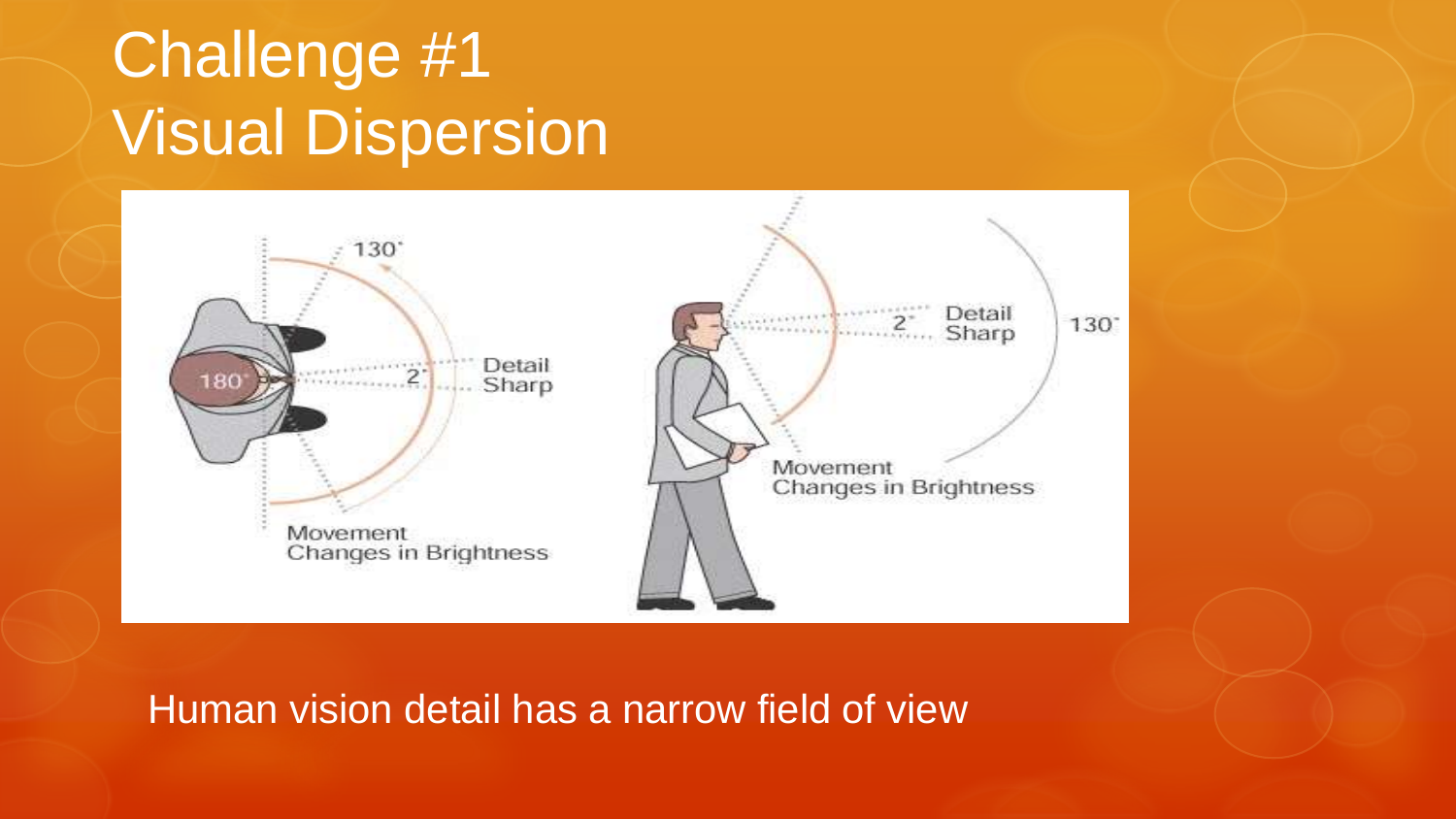## Solution #1 Visual consolidation approach

If images are close together, can see everything with eye movements only

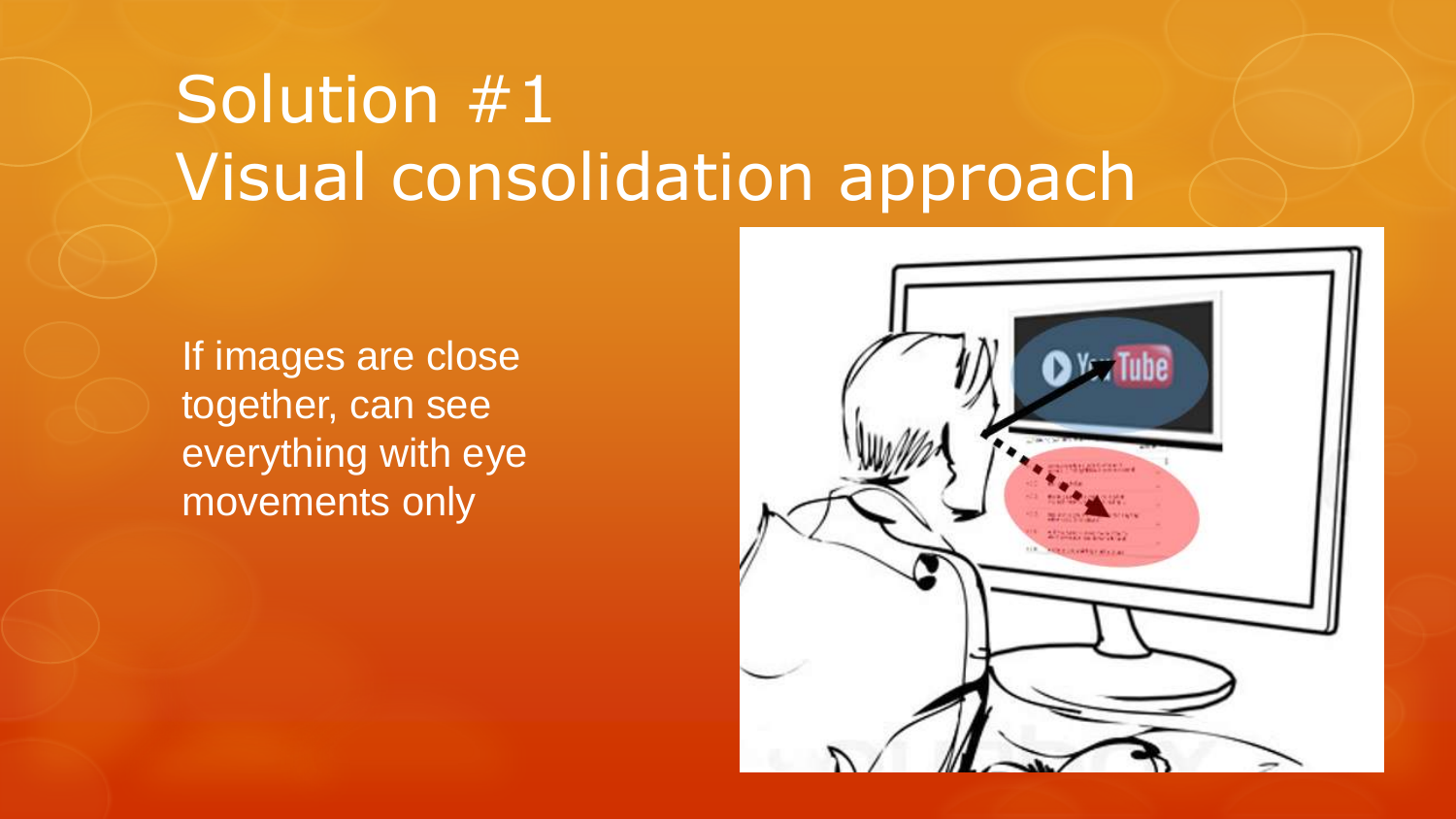### Solution #1 AVD View Consolidation Technology





FOV: 90 degrees FOV: 20 degrees

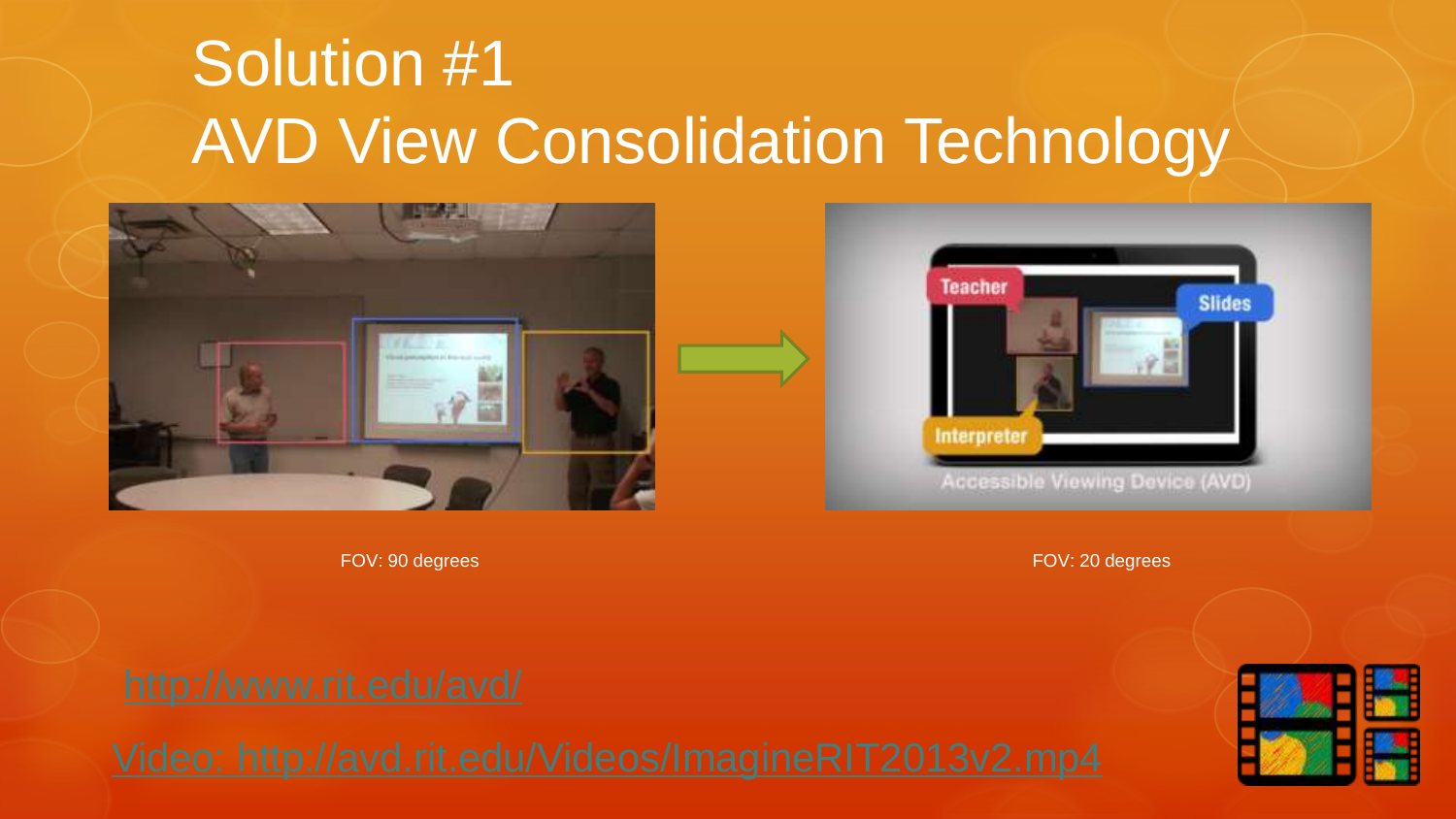## Challenge #2 When to look



#### Read and Scan. Repeat.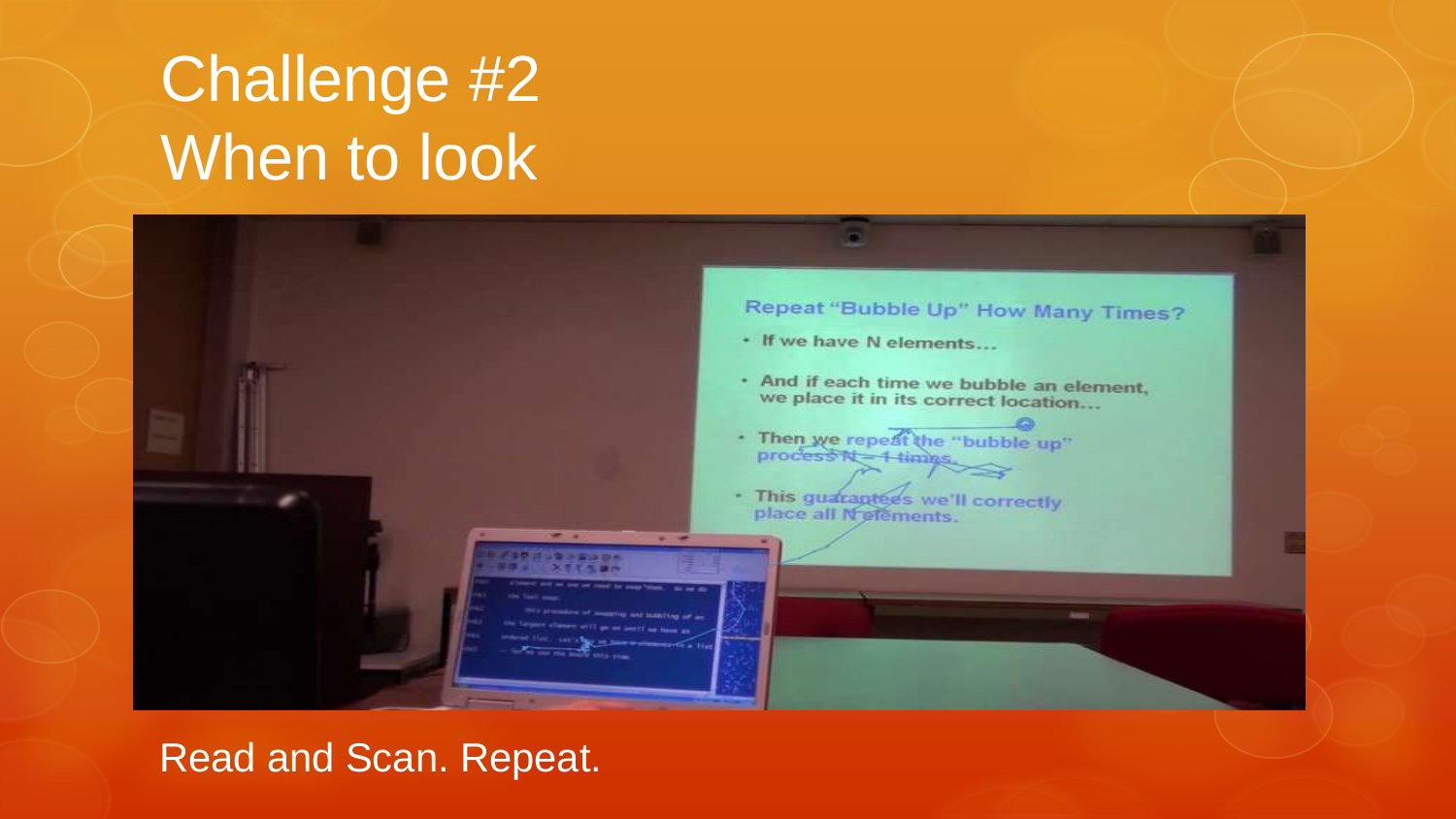## Solution #2 Replay missed information

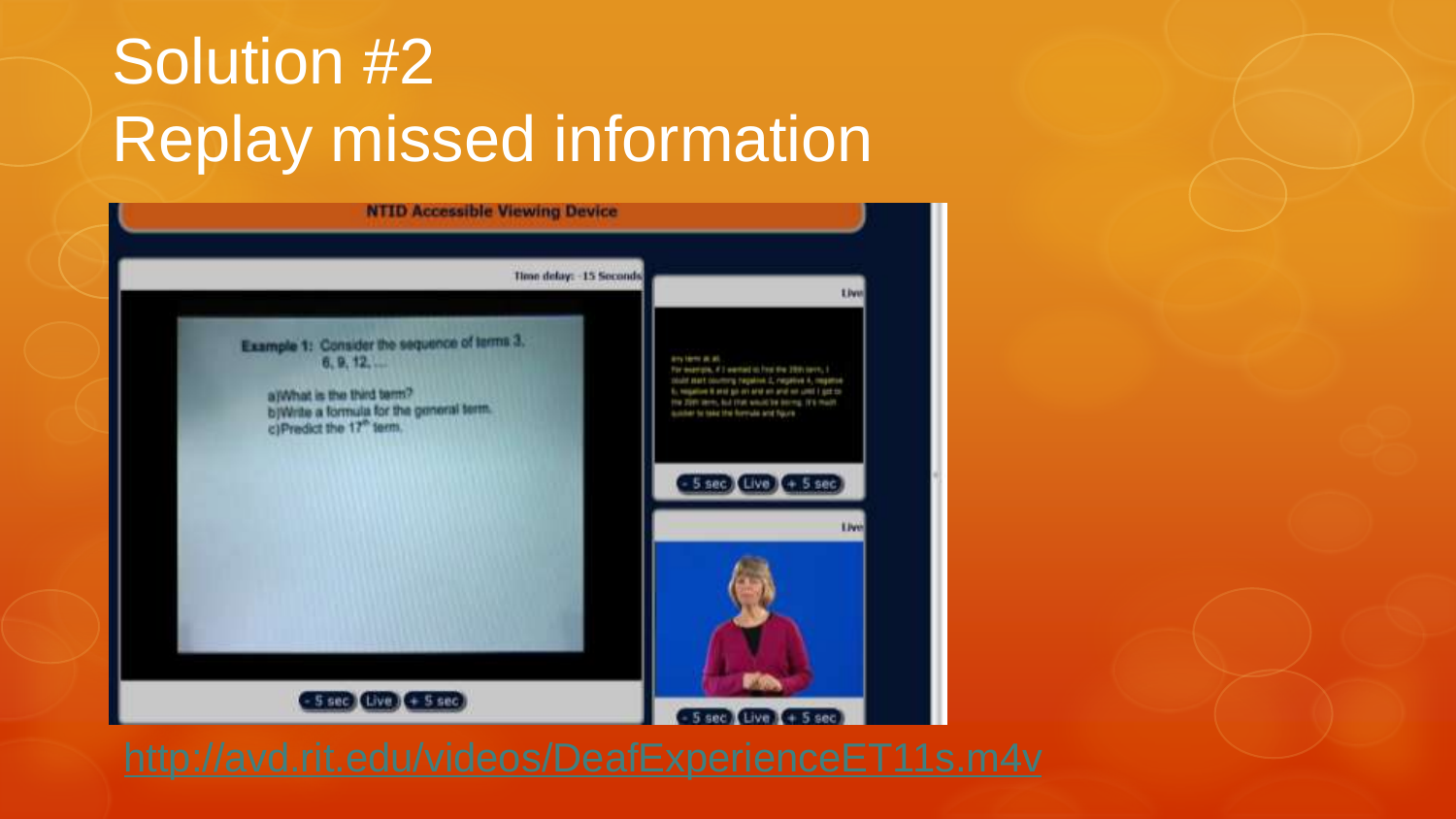# Challenge #3 Rate of Speech versus Captions

Speech - 150-300 wpm (2.5 to 5 words per second)

Captions - Each pop-up line has 3-6 words **Each line is shown for 0.5-2 seconds Olf word is unfamiliar, need more time**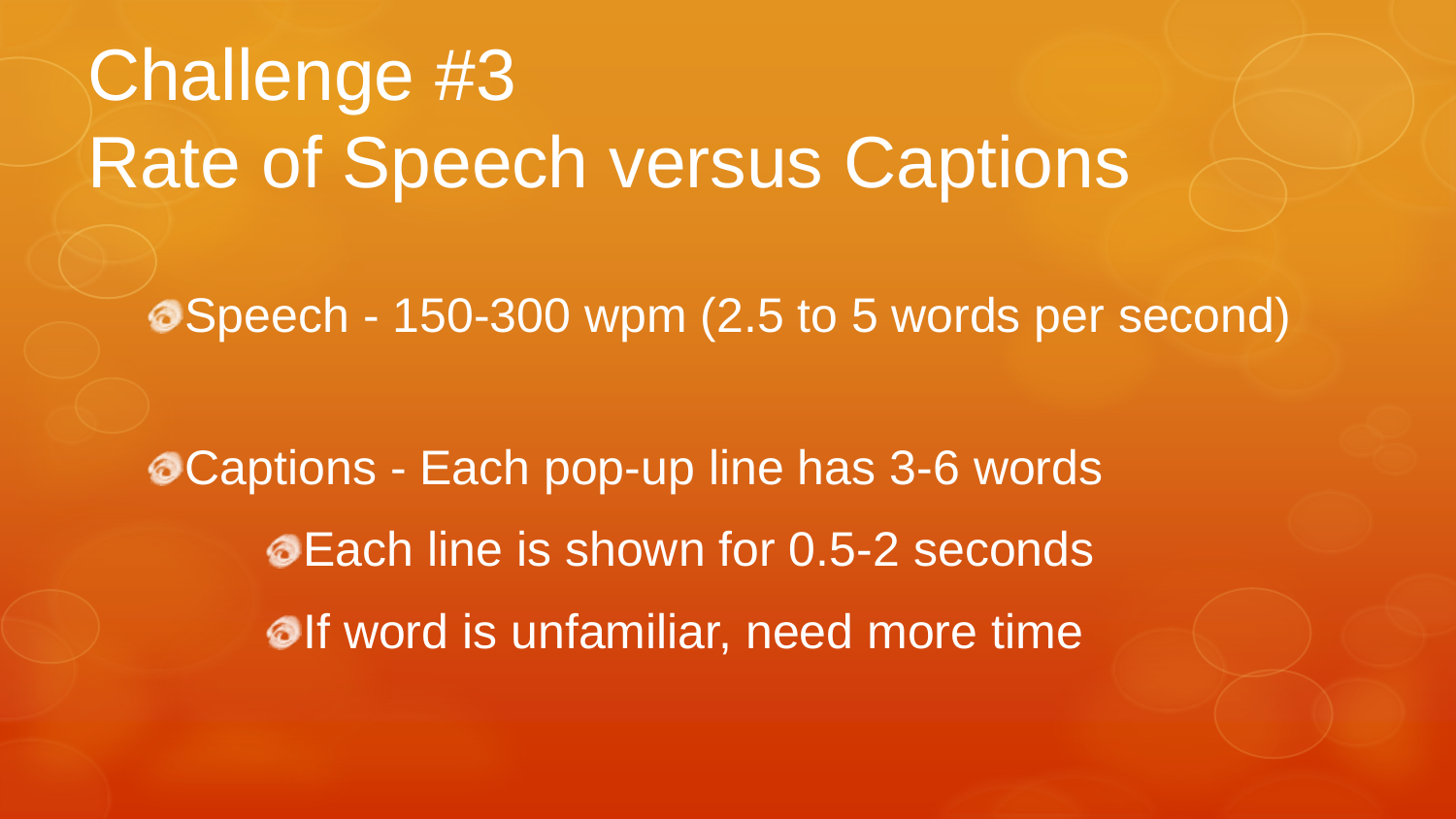## Solution #3 Increase time to read or process

- Increase number of lines
- Show captions as a transcript
- Highlight and/or pause captions

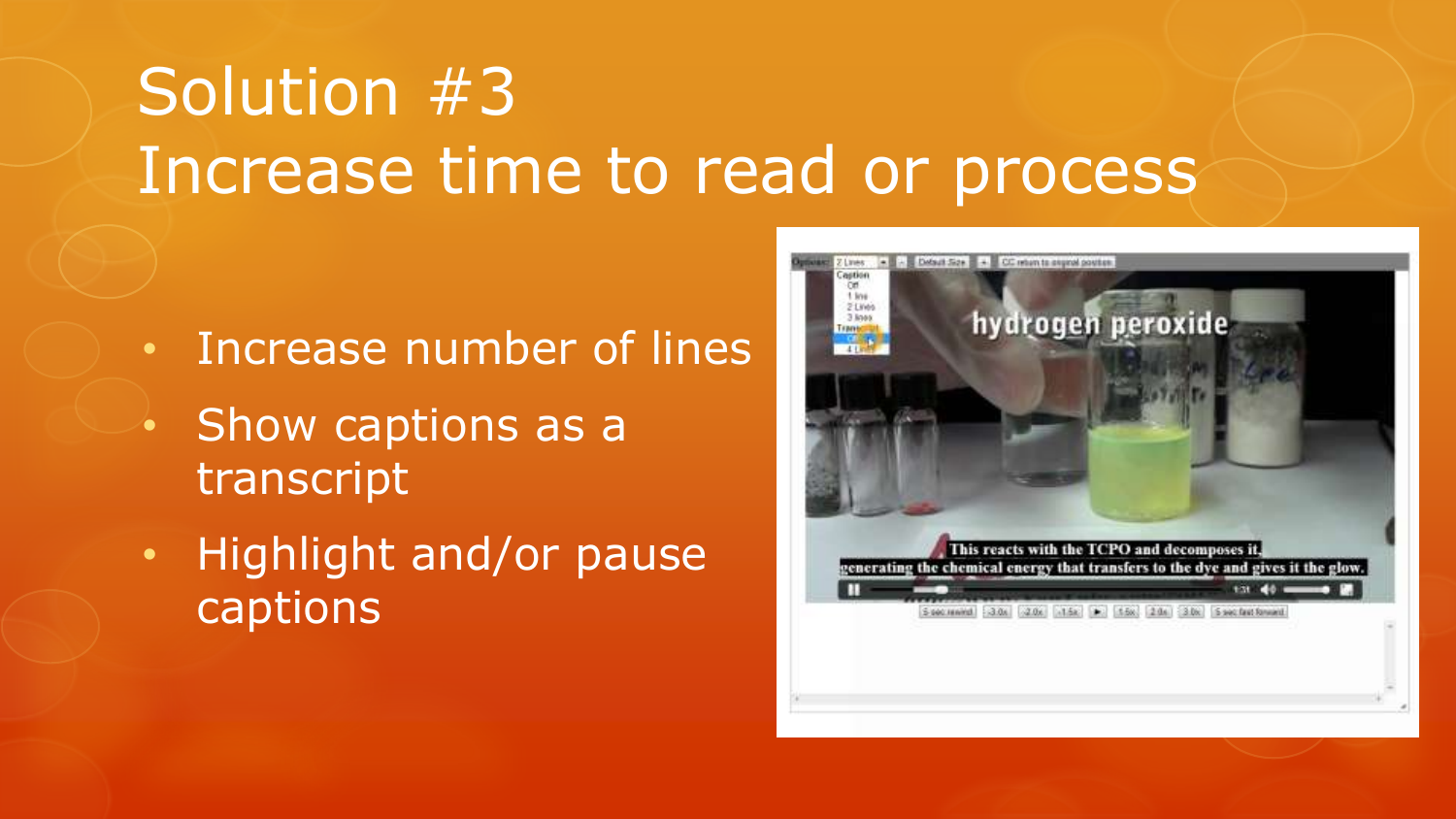### **Study**

12 DHH participants  $\circledcirc$ **3** 5 female, 7 male **8** Ages 18-27

Watched video with and without visual cues  $\bullet$ • Watched video with and without live replay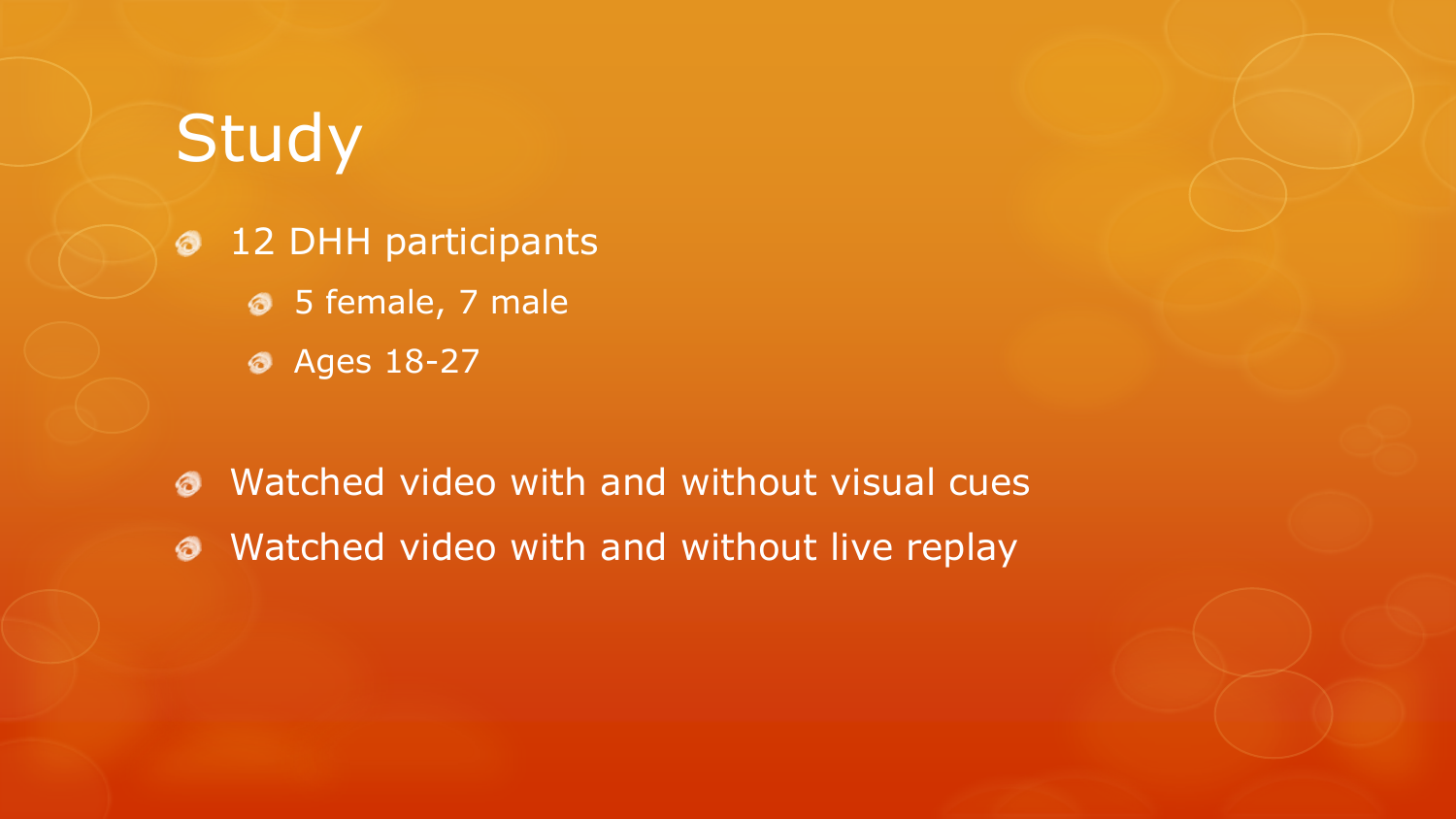### Study Results

**<sup>o</sup>** Likert Survey  $\bullet$  Did you like the visual cues?"  $[1-5]$ • Did you like the live replay?" [1-5]

**Significant preference for visual cues and live replay**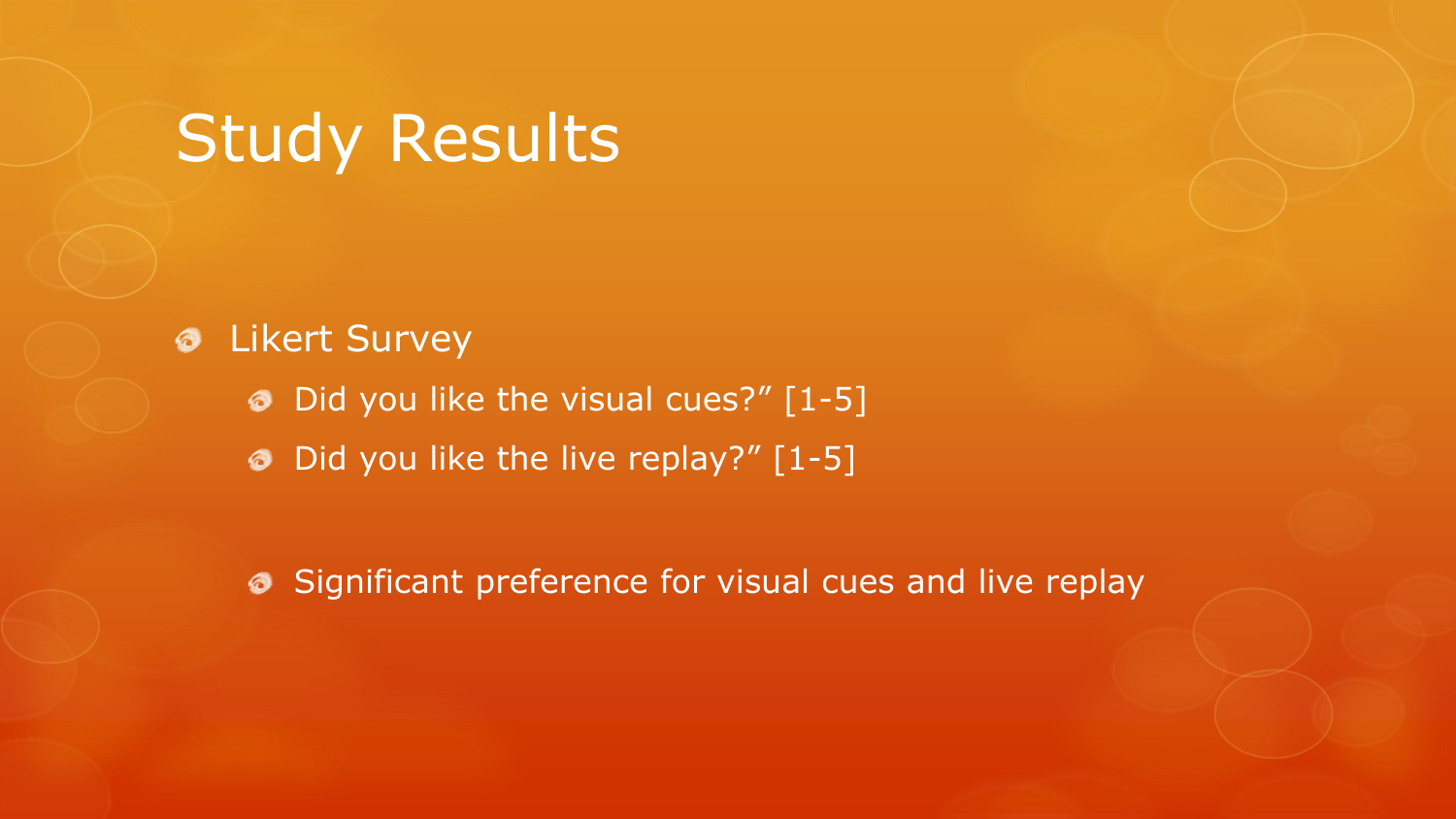### Accessible Views: Future Enhancements







# Overlays Image Optimization